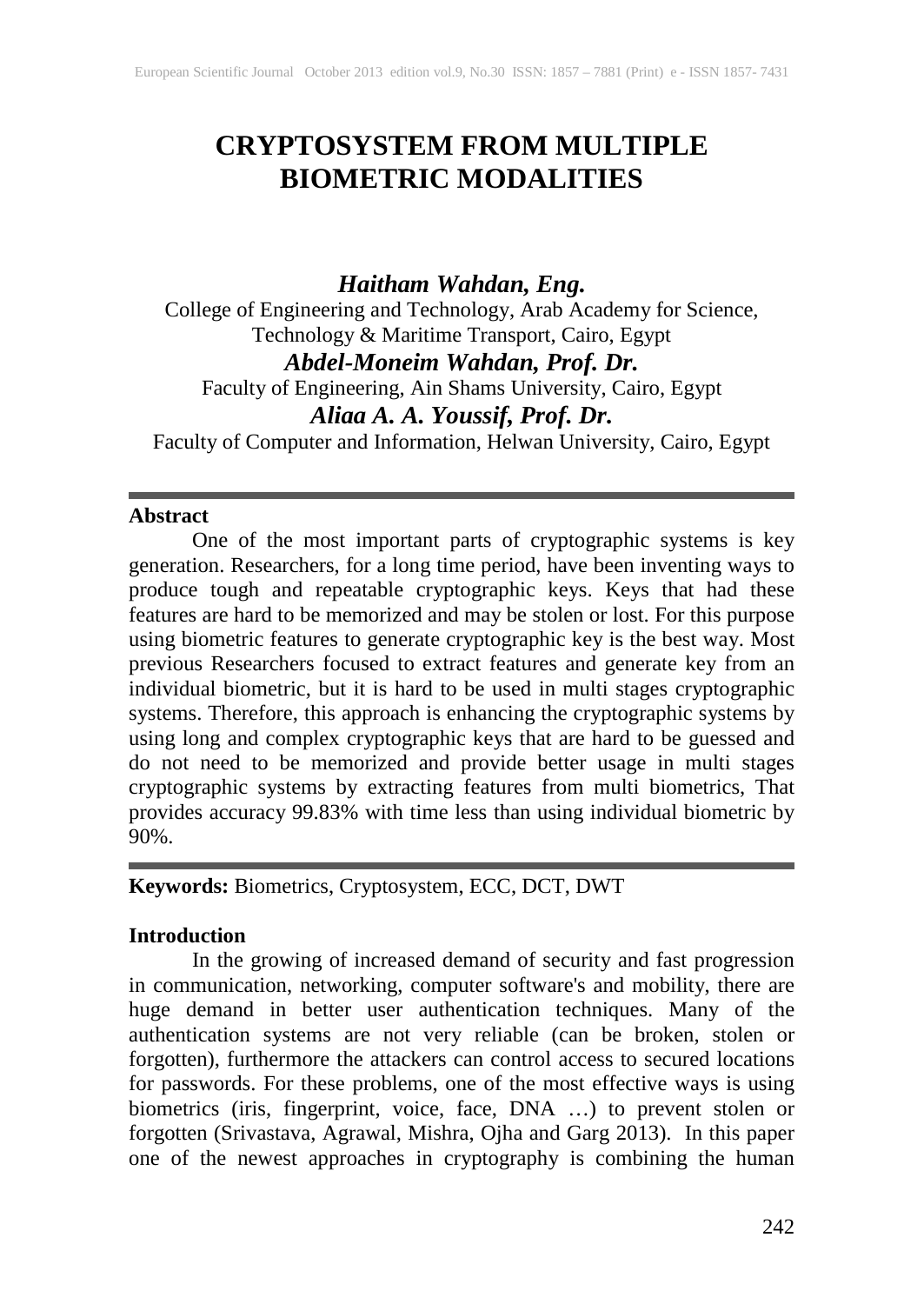biometrics with cryptographic systems. This approach does not need to store any template in database. This will minimize attacking risks and preventing any threats can happen on DB level.

This paper uses error correction code instead of storing template to make sure that the keys extracted from biometrics are correct. This is also an authentication technique, so the person who has the correct parities and also the correct biometrics able to decrypt the encrypted message.

### **Literature Overview**

This part presents an overview on biometrics, cryptosystem and error correction code.

### **Biometrics & Biometric System**

The identification of Biometric is "something that you are", or "something that you do". It differentiates between the authorized person and intruders (Tico, 2001). Biometrics is divided into two major parts physiological and behavioral characteristics and their types as shown in figure1.



Figure 1: Classifications of biometrics.

There are many ways to extract feature from biometrics, for example in voice using Mel-frequency cepstral coefficients (MFCCs), Wavelet, Spectral subtraction and Cepstrum Analysis (Gaikwad, Gawali and Yannawar 2010). Eyes, nostrils and mouth localization (prominent characteristics on the faces) are essential in face images (Hao, Anderson and Daugman 2006). There are also algorithms to extract an accurate and robust feature from face such as cosine transformation DCT (Shaojun 2009). The iris is an annular part between the pupil (inner boundary) and the sclera (outer boundary), which can approximately be taken as circles. One of the most powerful ways to extract feature is wavelet transform. It is a very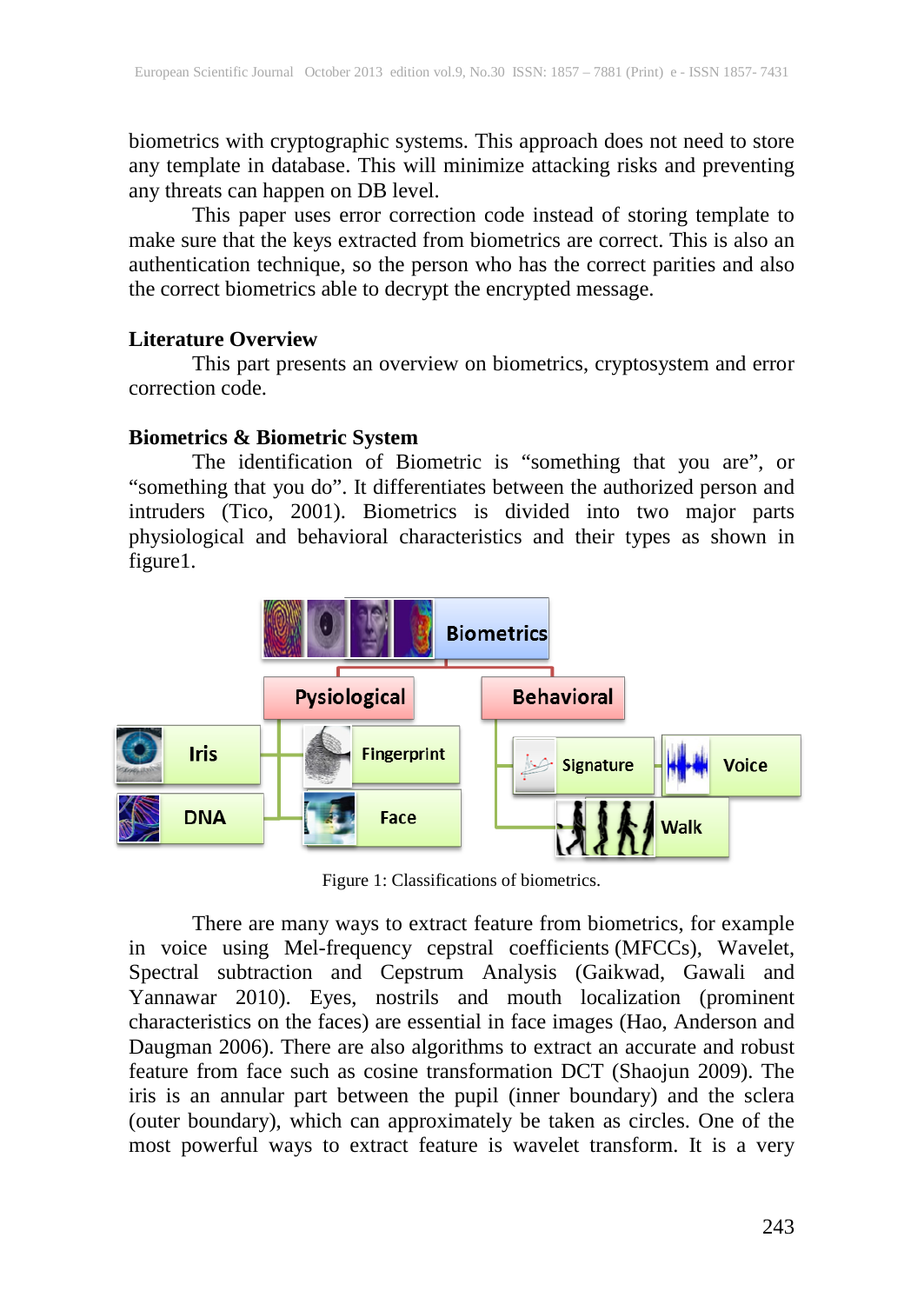powerful tool for texture discrimination and a linear operation that decomposes a signal into components that appear at different scales (Seung, Kwanghyuk, Yeunggyu, and Jaihie 2003).

# **Cryptosystem**

Cryptography is where security engineering and mathematics joining together (Anderson, Wiley, and Sons 2010). It is the practice and study of hiding information. Cryptosystem is the combination of three elements: an encryption engine, keying information, and operational procedures for their secure use. There are three main types of cryptography symmetric, asymmetric and one-way cryptography (Hash) shown in figure 2.



Figure 2: Cryptosystem types

# **Data Encryption Standard (DES)**

The DES algorithm is designed to encipher and decipher blocks of data consisting of 64 bits under control of a 64-bit key but use 56 bit only and the remaining 8 bits are for error checks (Anderson, Wiley, and Sons 2010).

# **Error detection & correction**

Even without malicious intervention, ensuring correct data is a difficult problem. Data that collected from biometrics is not identical may one or more bits can be flipped. This effect has always been present, but its effects have heightened as technology increased and key length increased (Dhotre and Baga, 2008).

Error detection means to decide whether the received data is correct or not without having a copy of the original message. Error detection uses the concept of redundancy, which means adding extra bits for detecting errors at the destination.

Error Correction is a way to represent a set of symbols so that if any bit of the representation is flipped, you can still tell which bit it was. There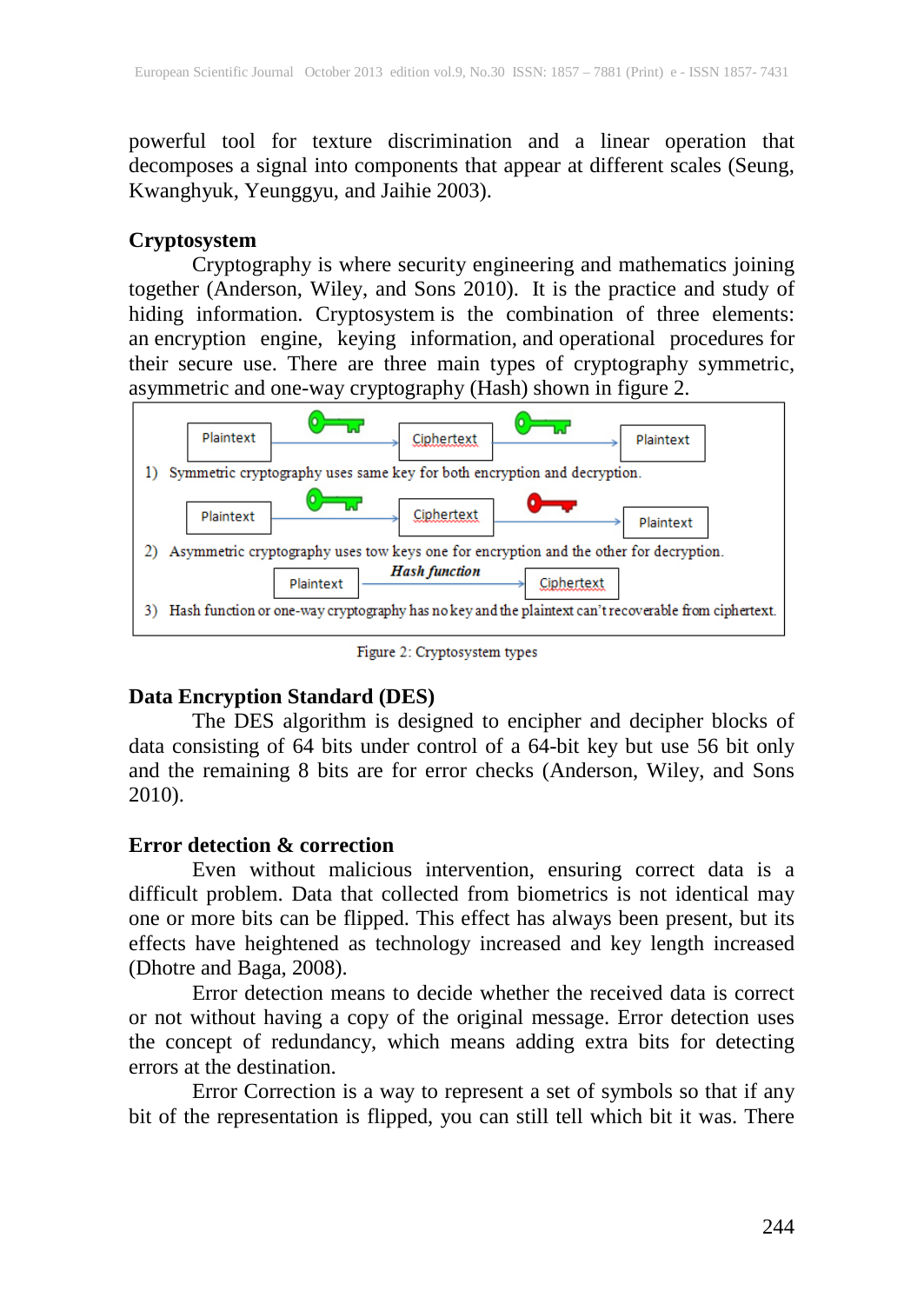are two main classifications of errors single and burst error shown in figure 3.



Figure 3: Error types.

Single bit error (Dhotre and Baga, 2008) means that only single bit was flipped it is least likely type of errors in serial data transmission because the noise must have a very short duration which is very rare; however this type of errors can be happen in parallel transmission shown in figure 4.



Figure 4: Single bit error.

Burst error (Dhotre and Baga, 2008) means that two or more bits in the data unit have changed. The errors do not necessarily occur in consecutive bits. The first corrupted bit to the last corrupted bit is the length of the burst. It may contain some bits in between are not corrupted shown in figure 5.



Figure 5: Burst error.

The main problem of biometrics is they are not identical every time you extract feature from them. The majority of the features are identical but there are some features will be different each time taking sample. For this reason using (ECC) Error Correction Codes is the best way to correct minor changes in features. There are two main types of (ECC) (Rashmi and Nag, 2013), Block codes like Hamming Codes, General Theory of Binary group codes, Low Density Parity Check (LDPC) Codes and Reed-Solomon (R-S)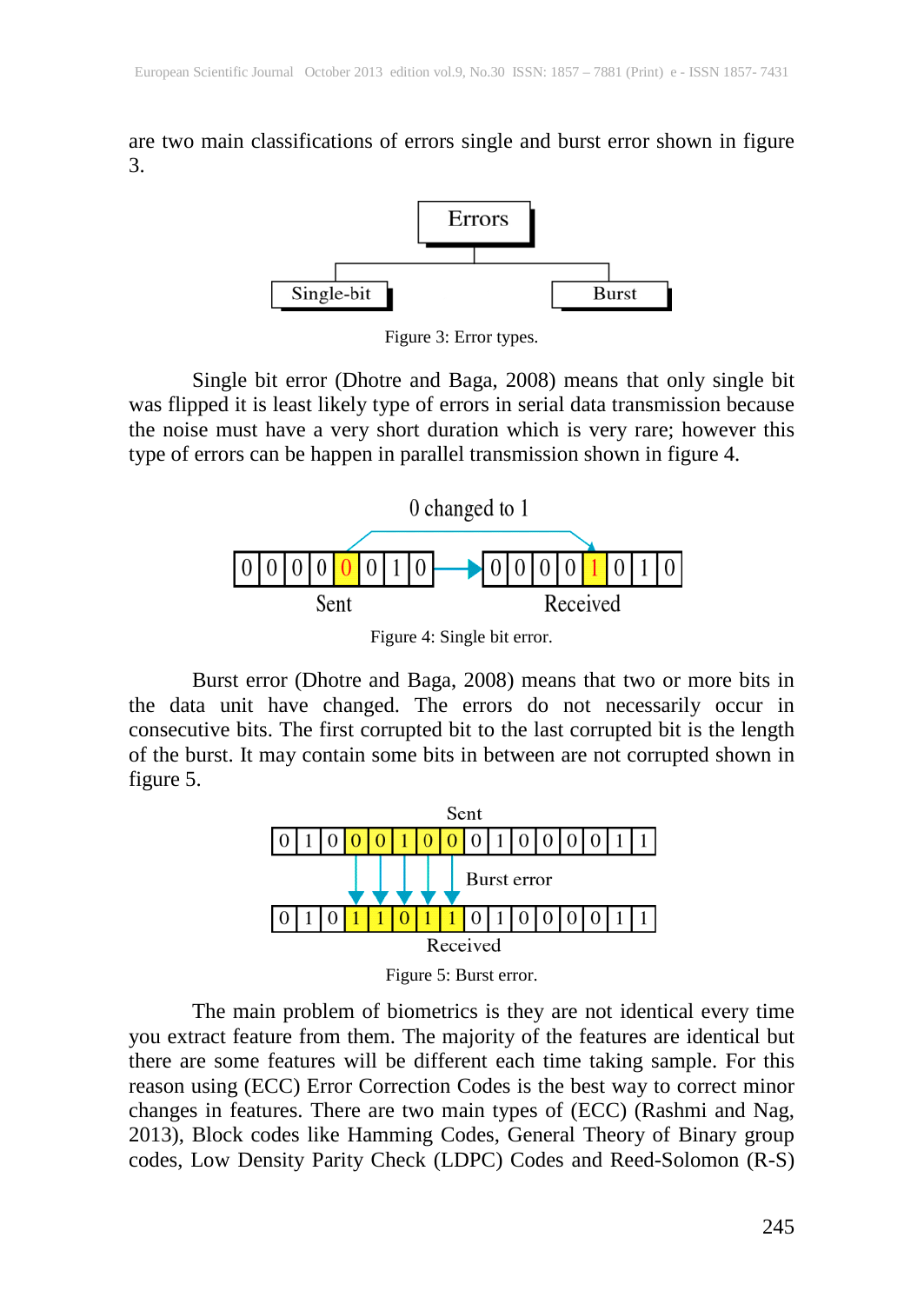Codes. Convolutional codes where the code words depend on the data message and a given number of previously encoded messages. For example Viterbi decoding, General Description of Convolutional Codes, Punctured Codes, Decoding and the Viterbi Algorithm and Turbo codes.

#### **Reed-Solomon**

The Reed-Solomon (R-S) codes are particularly useful for burst-error correction. Also, they can be used efficiently on channels where the set of input symbols is large. An interesting feature of the R-S code is that as many as two information symbols can be added to an R-S code of length n without reducing its minimum distance. This extended R-S code has length n + 2 and the same number of parity check symbols as the original code (Rashmi and Nag, 2013).

# **Combination between Biometrics and Cryptosystem:**

This approach is using a combination between biometrics and cryptosystem. The importance of biometric technologies is shows in many fields such as security, authentication and monitoring applications.

This part presents the previous combination between biometric and cryptosystems. Many works are done on biometric cryptography in last few years most of the cases focus on single biometric and few of them focus on tow biometric.

P. Tiwari and A. Saklani in 2013 proposed a biometric based cryptography scheme, in which a master key is generated using whole/partial hash portion of combined sender and receiver finger print. Then generate as many random keys as they need from master key. Debnath Bhattacharyya, Poulami Das, Samir Kumar Bandyopadhyay, Tai-hoon Kim in (2011) proposed system automatically acquires the biometric data in numerical format (Iris Images) by using a set of properly located sensors. Detect "IRIS Effective Region (IER)" and IRIS Edge by applying template in all numerical number in iris. Ajita Rattani', D. R. Kisku', Manuele Bicego and Massimo Tistarelli in (2006) Proposed system fuses the two traits at feature extraction level using two biometrics (face, fingerprint) in recognition. They used shift feature extraction. Sanjay Kanade, Dijana Petrovska-Delacr´etaz, and Bernadette Dorizzi in 2009 propose a two factor scheme to generate cancelable iris templates using iris-biometric and password. Using Hamming distance Error Correcting Codes (ECC) to correct the biometric data. Boult et. Al. proposed fingerprint based bio tokens which provide revocable templates. They employ robust matching techniques in encoded domain. They report an average decrease of 30% in the Equal Error Rate (EER) of the system. But, they do not provide any details about system performance when the transformation parameters are stolen. Feng Hao, Ross Anderson, John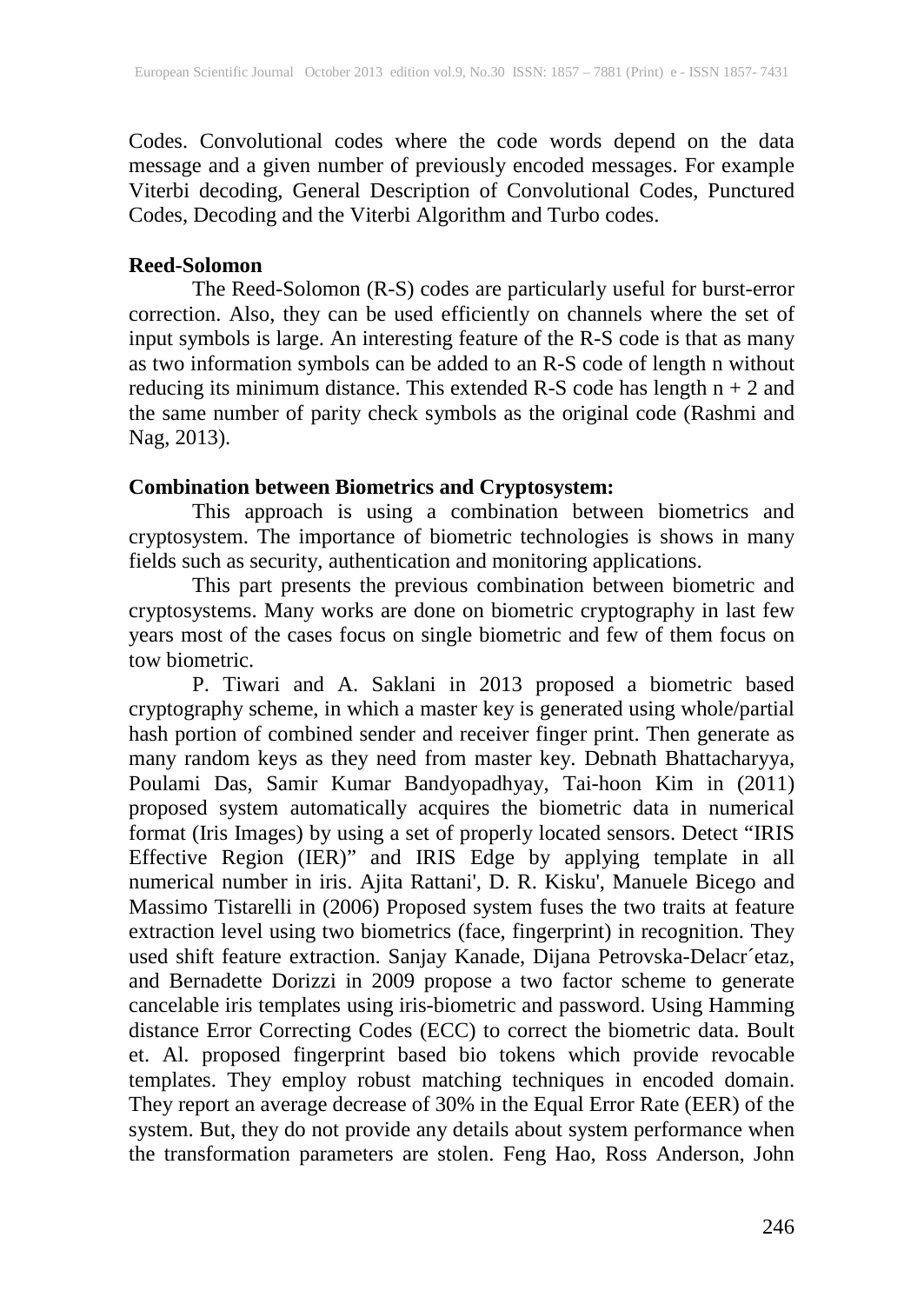Daugman in 2005 proposed integration between irises biometric with cryptographic applications. Using combination between Reed-Solomon and Hadamard code to cope with the 10 to 20% of error bits within an iris code and derive an error free code.

#### **Proposed Work**

This is the main part of this paper, the methodology and proposed work. This part is divided into three sections. The first section is talking about extracting features from three biometrics. The second one is talking about ECC and merging binary code together to retrieve 192 bit key. The final part is speaking about encryption/decryption techniques. These three parts is cleared in figure 6.



Figure 6: Encryption cycle

#### **a. Features Extraction and Binarization**

Extracting powerful feature is one of the most important parts to encrypt message and receiving correct data from encrypted message.

#### • **Voice Features Extraction**

Using voice samples with length not less than 1.5 seconds to extract sufficient feature with frame duration (30 ms) and frame shift (10 ms).

Using Pre-emphasis coefficient is to correct the filtering of the lips. Pre-emphasis refers to a system process designed to increase the magnitude of some frequencies with respect to the magnitude of other frequencies in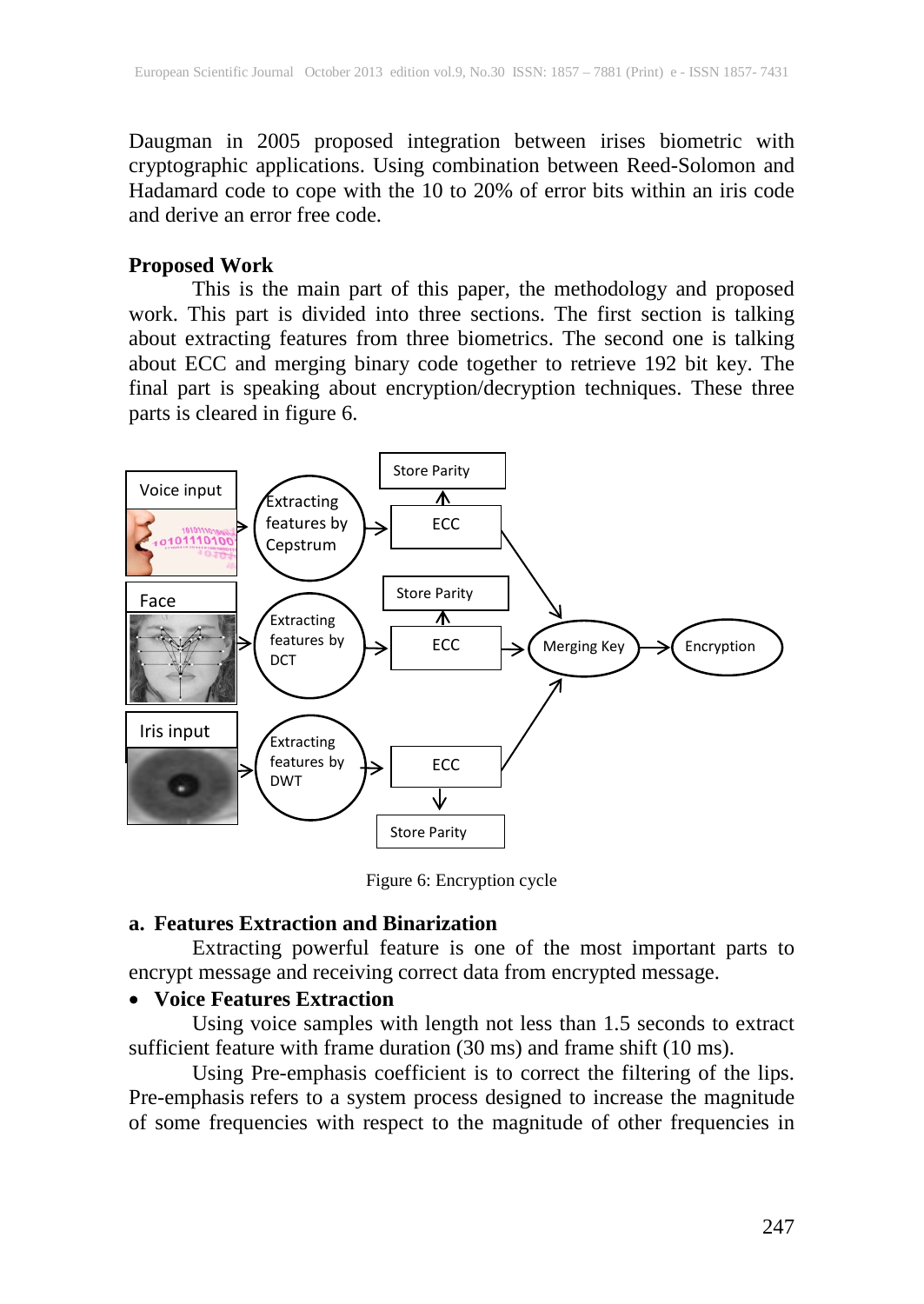order to improve the overall signal-to-noise ratio. Using Pre-emphasis coefficient  $\alpha$  = 0.97.

Applying cepstrum  $FT \rightarrow abs$  ()  $\rightarrow log \rightarrow IFT$  is to extract feature of the voice.

Choosing the mean value of the output features as threshold, this will convert decimal values into set of zeros and ones. Convert the output matrix into single column as shown in figure 7.



Figure 7: Voice features extraction.

#### • **Face Features Extraction**

Each image diminution is 180 \* 200p equal 36000 features.

Resize the face image to be 10\*10p and extract 100 features that is what the correction code required, to use all high and low features without using large amount of features.

Applying DCT2 on face images. The discrete cosine transform (DCT) is well-known signal analysis tool used especially in compression standards due to its compact representation power (Aman, Pallavi and Mani 2011).

The definition of the DCT2 for an  $N * M$  input image A and output image B is:

 $\alpha_p = \begin{cases} \frac{1}{\sqrt{M}} & n = 0, \ 0 \leq q \leq N-1 \ B_{pq} = \alpha_p \alpha_q \sum_{m=0}^{M-1} \sum_{n=0}^{N-1} A_{mn} \cos \frac{\pi (2_m+1)_p}{2M} \cos \frac{\pi (2_n+1)_q}{2N}, \\ \alpha_p = \begin{cases} \frac{1}{\sqrt{M}}, & p = 0 \\ \frac{2}{\sqrt{M}}, & 1 \leq p \leq M-1 \end{cases} \end{cases}$ (1) Where (2) And

$$
\alpha_p = \begin{cases} \frac{1}{\sqrt{N}}, & q = 0\\ \sqrt{\frac{2}{N}}, & 1 \le q \le N - 1 \end{cases}
$$
\n(3)

Removing the top-left part of the basic functions Eq. 1, the (0, 0) component that contain the average intensity value of the image, which can be directly affected by illumination variations figure 8.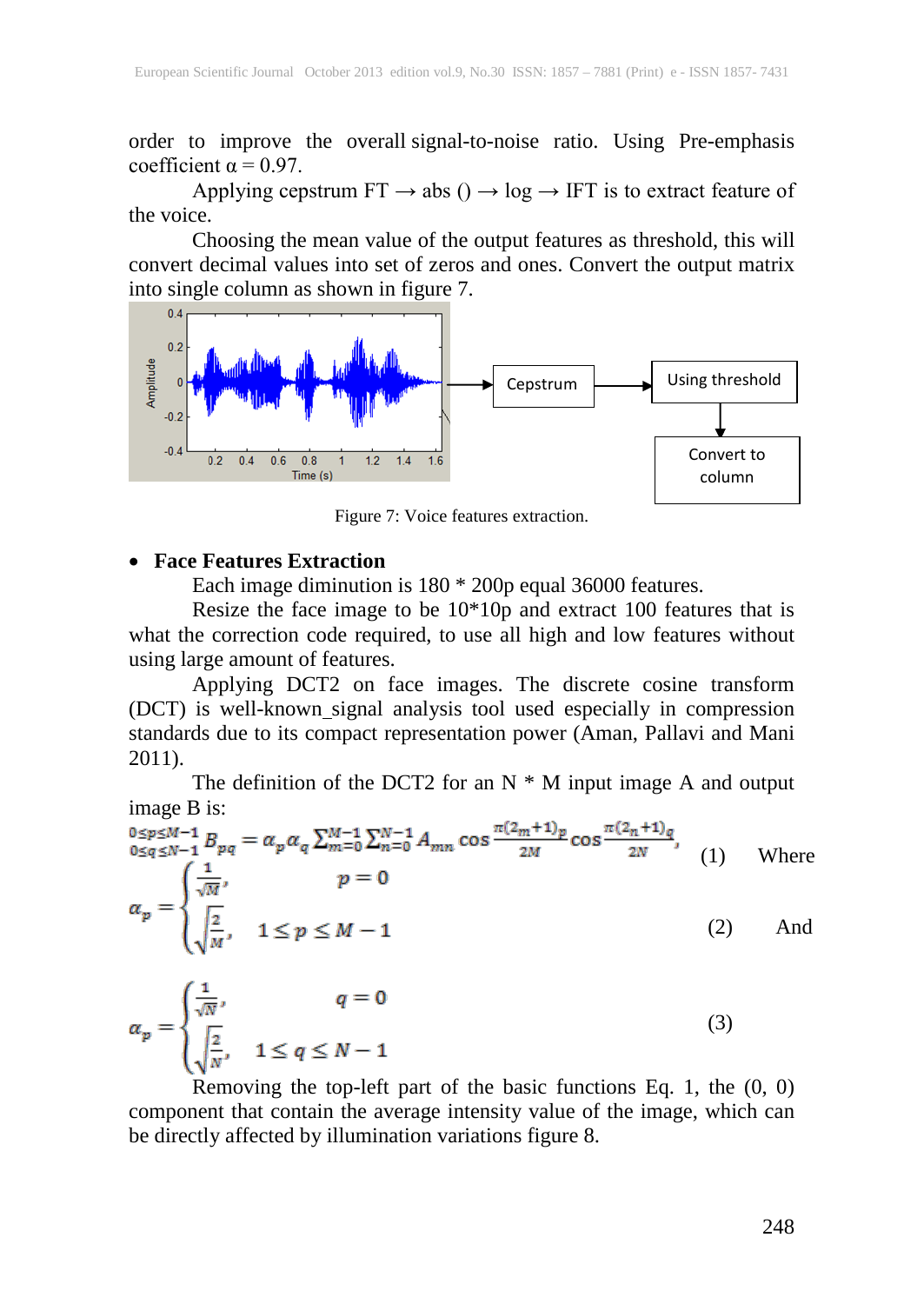

Figure 8: The (0, 0) component - the average intensity value

Extracting features from face using discrete cosine transform does not require detection of any local regions, such as eyes, nose and mouth, as in the modular or component based approaches (Hazım and Rainer 2006; Bernd, Purdy, Jane and Tomaso, 2003) for face representation.

After using DCT2 the low feature of the image is store in upper left corner and high feature that contain edges and high details in the rest of the image shown in figure 9.



Figure 9: DCT Image transformation.

Convert the output matrix into single column. Features extraction is shown in figure 10.



Figure 10: Face feature extraction.

# • **Iris Features Extraction**

The iris image dimensions are 768\*576p. Applying circle mask with radius 320p to remove the outer part of the eye and eye lashes.

Resize the image to use all feature of the iris and to be 10\* 11p to extract 110 features from iris image.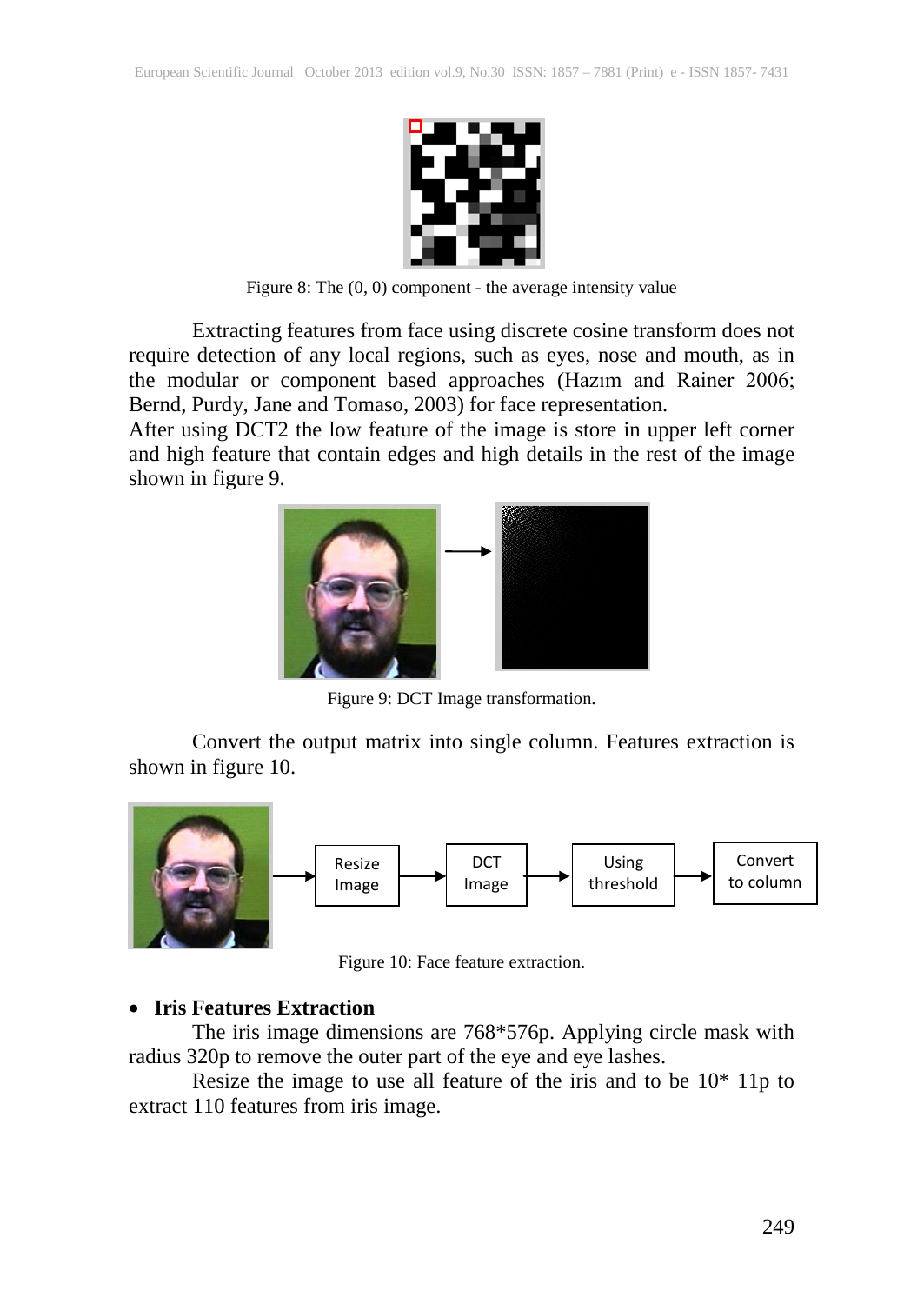DWT2 Coiflets family was applied to extract features from iris then convert the output two dimensions matrix into single column as shown in figure 11.



Figure 11: Iris features extraction.

#### **b. Error Correction Code and Merging Extracted Features**

Using Reed-Solomon to extract parities from each biometric and store it to reuse it in decryption cycle.

Combining extracted binary feature from biometric by using AES encryption technique and using the multiple mixing, substitutions and permutation.

Shifting given key in ASE to generate new key then using extracted key as data in ASE.

#### **c. Encryption/Decryption**

Using Triple DES is to perform an encryption.

Dividing the key extracted from merging section into three parts each part containing 64 bit for each round of triple DES shown in figure 12.



Figure 12: Triple DES.

Storing the encrypted message (cypher text) was to use it in decryption cycle to retrieve the original message (plain text). Decryption cycle showed in figure 13 using the same steps in encryption cycle except not store the parities but using it to retrieve the correct key.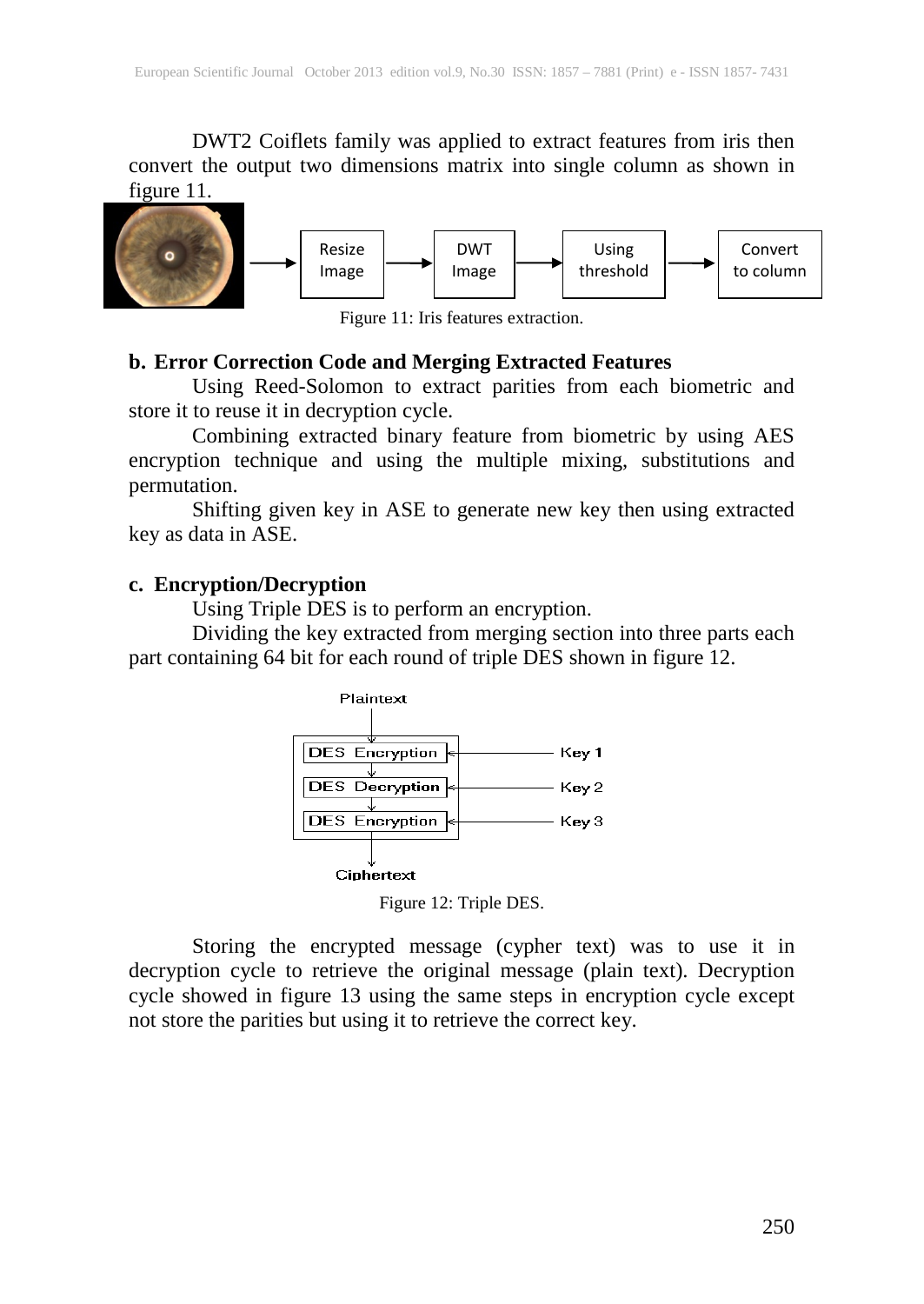

Figure 13: Decryption cycle

#### **Experimental Results**

The data base was built from three sets voice, Iris and Face. Each set contains three samples from 20 persons. Voice DB was collected manually from 20 person each person has three voice samples. These samples were collected from men and women with different ages. The face DB contain 30 person each person has 20 images. The 20 persons and the 3 images for each person were chosen randomly from different genders and ages. The iris DB contains 100 persons each person has 3 iris images. The 20 persons were chosen randomly. First sample from each person is the reference sample. The second tow samples are the test samples. For each sample total number of elements was 127 elements.

#### • **Face Results**

Correct samples using Reed-Solomon, then compare each sample with other samples to find best number of correction elements. Table 1 and figure 14 show that after correct 18 elements reach the desired result. The accuracy after correction is 90.2%.

| Table 1: Face ROC curve                                                                      |  |                                                                                             |  |  |  |  |  |  |  |  |
|----------------------------------------------------------------------------------------------|--|---------------------------------------------------------------------------------------------|--|--|--|--|--|--|--|--|
| Cut point 0 3 5 8 11 13 18 23 28                                                             |  |                                                                                             |  |  |  |  |  |  |  |  |
| FPR F                                                                                        |  | $\begin{bmatrix} 0 & 0.001 & 0.022 & 0.03 & 0.05 & 0.08 & 0.13 & 0.23 & 0.84 \end{bmatrix}$ |  |  |  |  |  |  |  |  |
| Sensitivity $\begin{bmatrix} 0 & 0.37 & 0.62 & 0.70 & 0.87 & 0.98 & 1 & 1 & 1 \end{bmatrix}$ |  |                                                                                             |  |  |  |  |  |  |  |  |

| Table 1: Face ROC curve |  |
|-------------------------|--|
|-------------------------|--|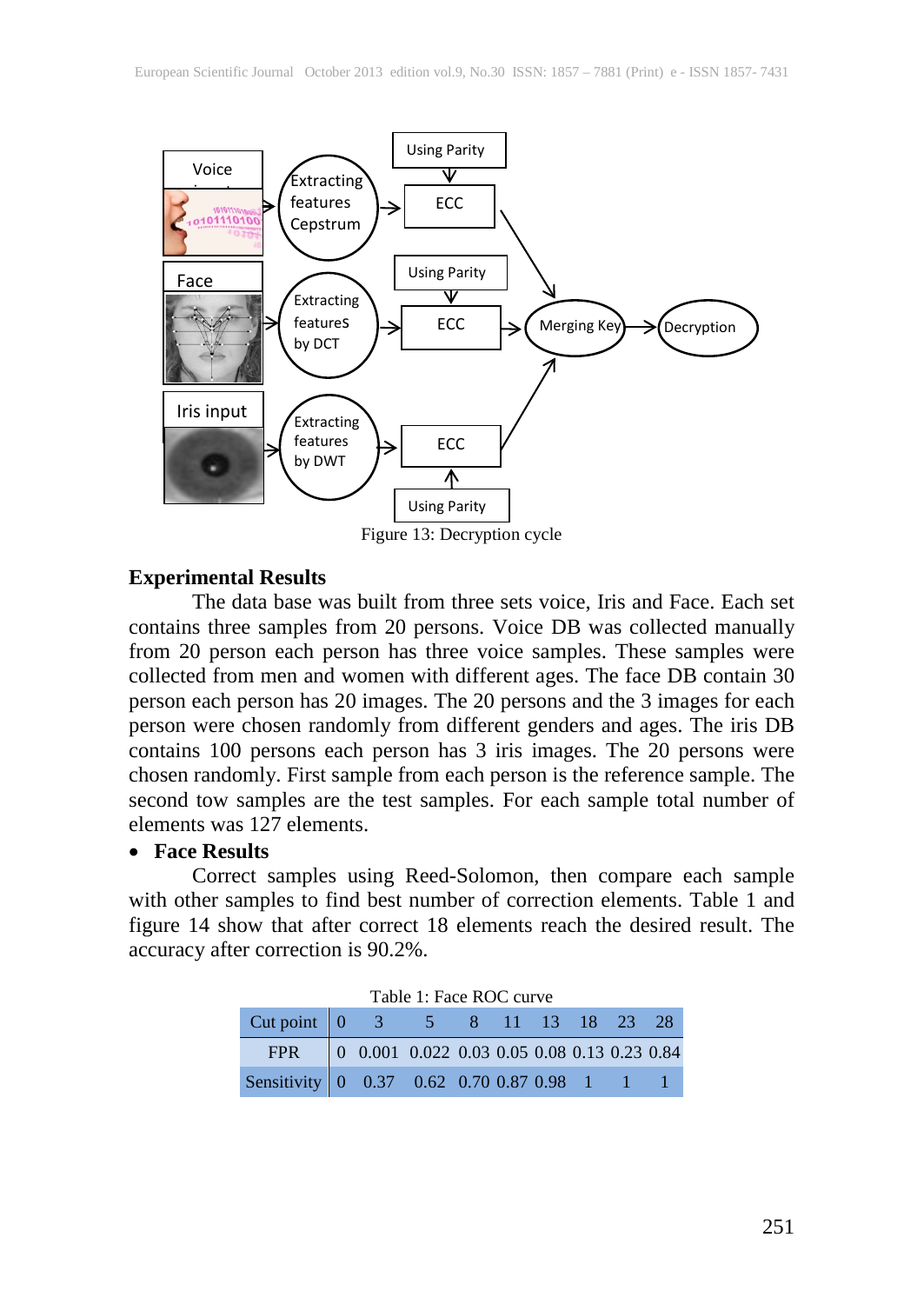

Figure 14: Face ROC curve

#### • **Voice Results**

After correct samples by Reed-Solomon, each sample was compared with other samples to find best number of correction elements. Table 2 and figure 15 show that after correct 23 elements reach the desired result. The accuracy after correction is 73.8%.



Figure 15: Voice ROC curve

#### • **Iris Results**

Correct extracted features using Reed-Solomon, and then compare each sample with other samples to find best number to correct elements. Table 3 and figure 16 show that after correct 17 elements reach the desired result. The accuracy after correction is 82.6%.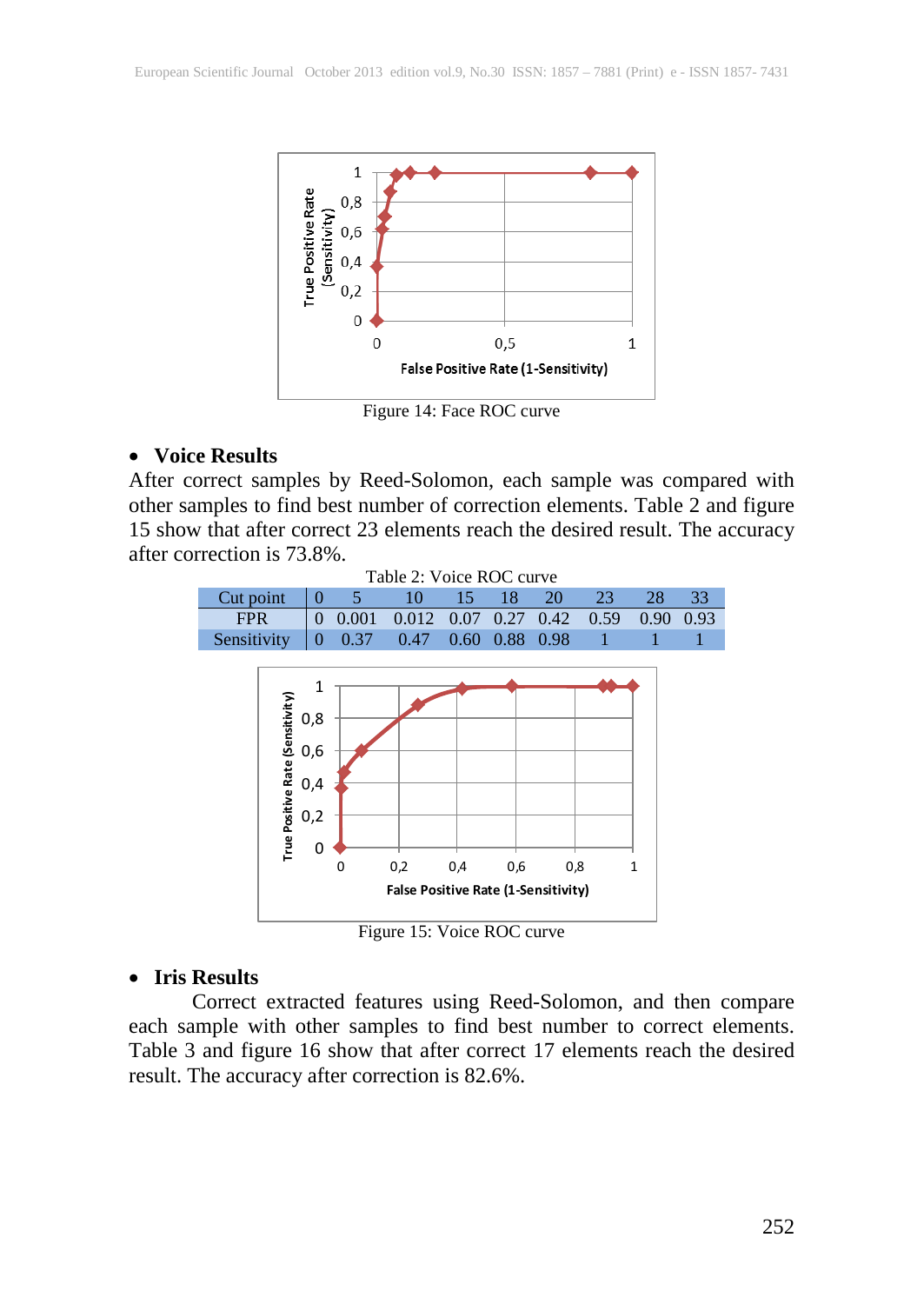

Figure 16: Iris ROC curve

By combining two biometrics the accuracy increased to be 92.45%. After using iris, voice, and face together the accuracy percentage grew up to be 99.83 %.

#### **Time consumption for ECC**

Table  $\overline{4}$  and figure 17 show that the time consumption in Reed-Solomon ECC for different G.F 2^m is increased rapidly when then number of G.F increased by one.



Figure 17: Time consumption for ECC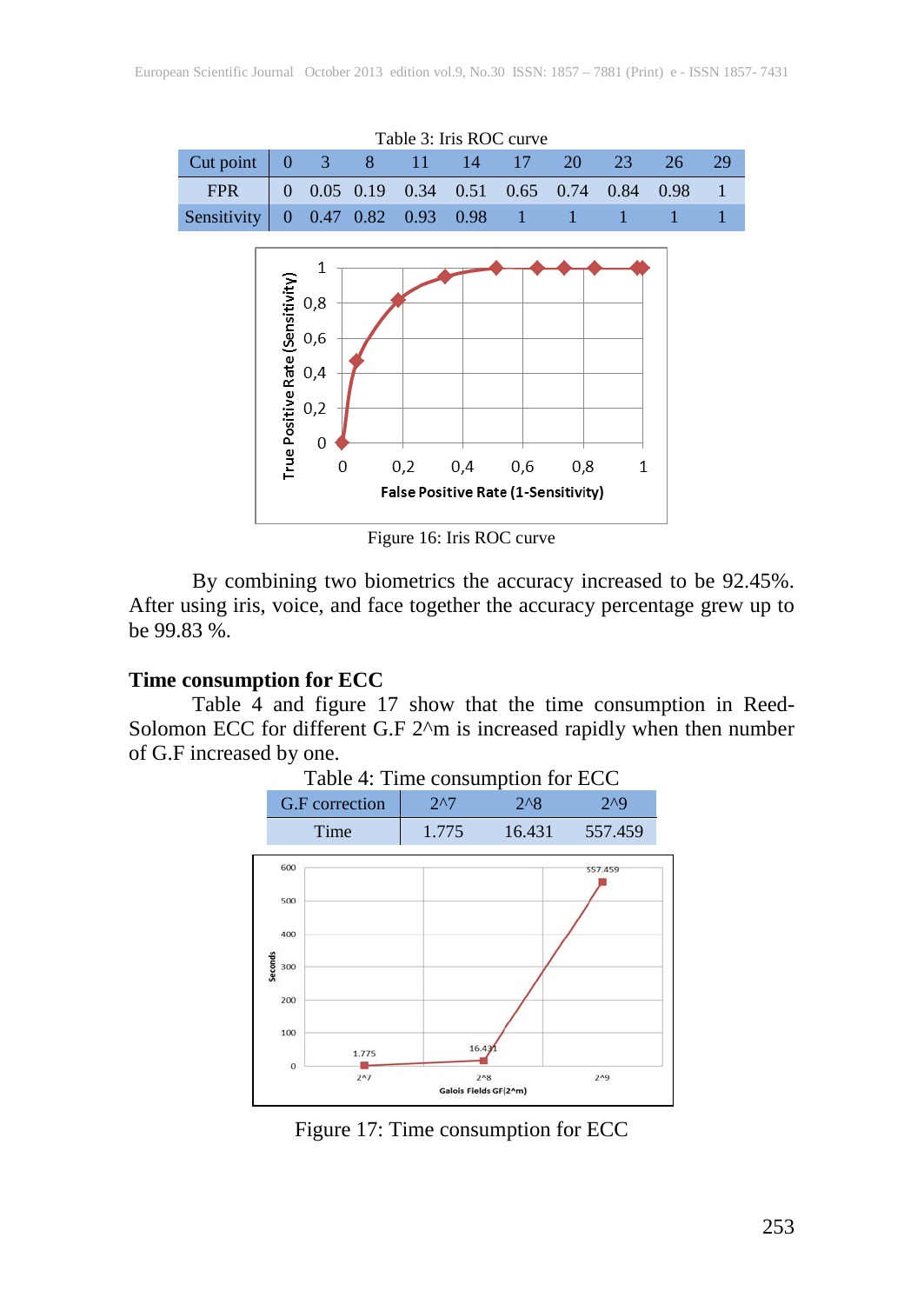In this approach no need to use more than G.F 2^7 in ECC. Reed-Solomon with G.F 2^7 can correct up to 31 elements after exclude the 64 elements from each biometric with percentage 48%. The required percentages to reach the correct sample are 28%, 35% and 17% for face, voice and iris respectively. The time consumed by combining the 3 biometrics is 6 seconds. Using one biometric with 192 features will increase accuracy percentage, but it needs large number of correction. The maximum percentage by using RS with G.F 2^8 is 32% it cannot correct voice samples. In this case must choose RS with G.F 2^9. The time consumption by using one biometric and extract 192 features then correct features is 560 seconds. In case that RS with G.F 2^8 is sufficient to correct samples, the time consumed are 18 seconds 3 times more than using combination approach. Figure 18 shows the final output for the proposed work "Biometric



Figure 18: Biometric Cryptosystem

# **Conclusion**

"Cryptosystem from Multiple Biometric Modalities" proposed a novel approach using multiple biometric in cryptosystem for produce a very strong way in cryptography. This approach is using error correction code (ECC) as way to reducing variability that was generated from extracted codes from voice, face and iris (that is treated as errors). In this study the ECC was designed by using Reed-Solomon code carefully to overcome errors that generated from biometrics. Moreover, the corrected codes from biometrics were merged together. This merging separates the input biometric from key that used in cryptography and increases the hamming distance for intruder. The output key can only be generated by using parity code that is stored with user which makes the system truly revocable. In this approach there is no any template or any personal biometric data stored so the impostor cannot find any data to steal. This system was tested by large amount of data to extract correct number of correction parity for each biometric.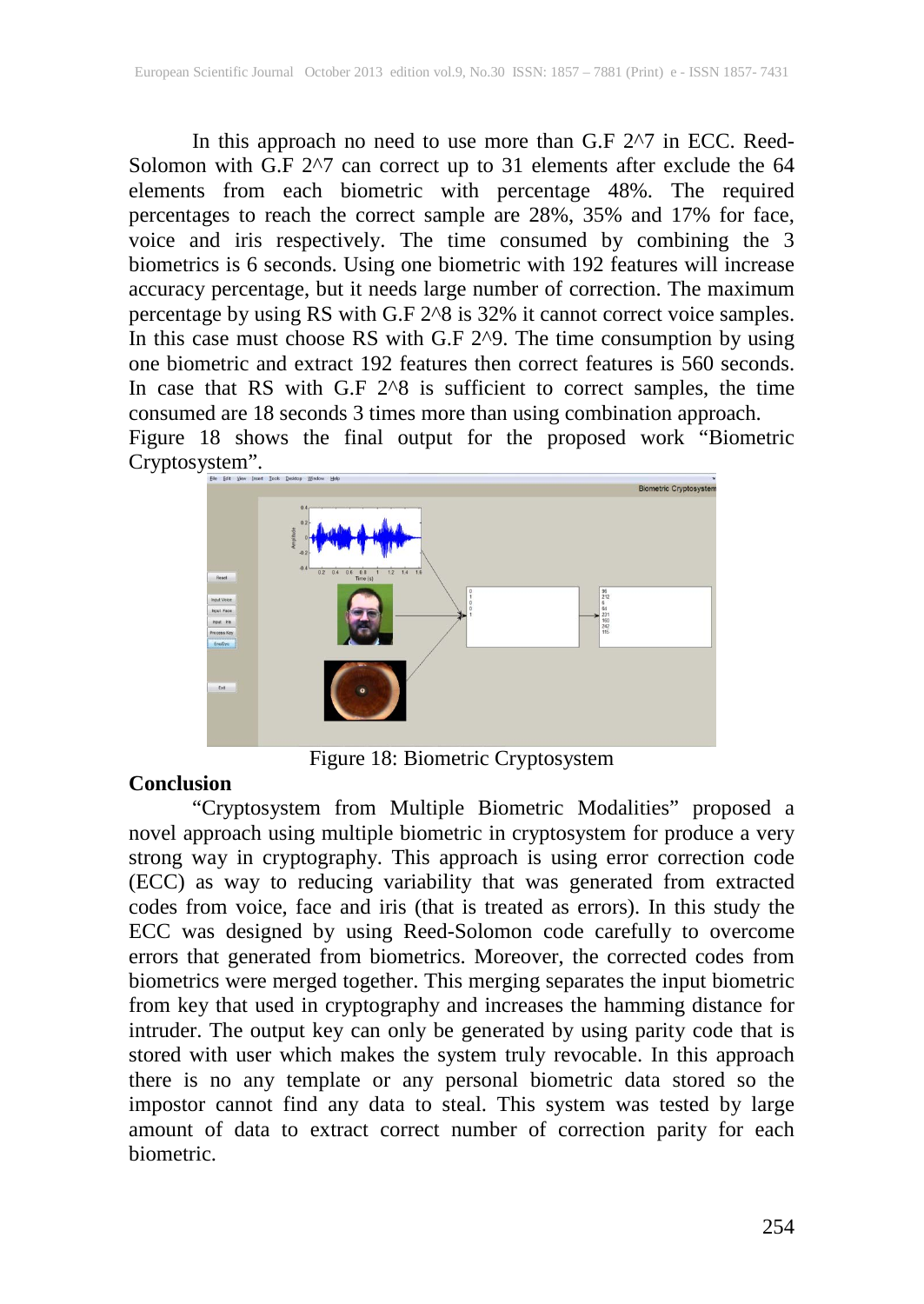After fine-tuning and get the correct parity, the data was divided into groups each group contains 3 samples from same person and tested with other persons. When using only face the percentage is 90.2%. When using voice the percentage is 73.8%. When using Iris the percentage is 80.6%. After combining two biometrics the accuracy increased to be 92.45%. After using iris, voice, and face together the accuracy percentage grew up to 99.83 %. The proposed system improves the performance from other biometrics by reducing errors from biometrics to be less than 0.17 %.

# **References:**

Srivastava, P.C., Agrawal, A., Mishra, K.N., Ojha, P. K. and Garg, R. (January 2013) "Fingerprints, Iris and DNA Features based Multimodal Systems: A Review" I.J. Information Technology and Computer Science, Volume 02, pp.88-111.

Tico, M. (November 2001) "On Design and Implementation of Fingerprint-Based Biometric System" Ph.D. dissertation, Tampere Univ. of Technology, Finland.

Gaikwad, S.K., Gawali, B.W. and Yannawar, P. (November 2010) "A Review on Speech Recognition Technique" International Journal of Computer Applications Volume 10.

Hao, F., Anderson, R. and Daugman, J. (September 2006) "Combining Crypto with Biometrics Effectively" IEEE Transactions on Computers, vol. 55, no. 9, pp. 1081-1088.

Shaojun Zhu (September 2009) "Facial Feature Points Extraction" Image and Graphics, 2009. ICIG '09. Fifth International Conference, pp. 195 – 199.

Seung-In Noh, Kwanghyuk Bae, Yeunggyu Park, and Jaihie Kim (June 2003) "A Novel Method to Extract Features for Iris Recognition System", 4th International Conference, AVBPA 2003 Guildford, UK, pp. 862–868.

Anderson, R., Wiley, J. and Sons (2010) "Security Engineering: A Guide to Building Dependable Distributed Systems" Chapter5, pp.  $73 - 95$ ,  $2<sup>nd</sup>$ Edition.

Dhotre, I.A. and Baga, V.S. (2008) "Data Communication and Networking: A Practical Approach" Chapter 5, pp.137 – 143.

Rashmi and Nag, V.R (2013) "Performance study on the suitability of Reed Solomon codes in communication systems" CT International Journal of Information &Communication Technology Vol. 1, Issue 1.

Tiwari, P. and Saklani, A. (May 2013) "Role of Biometric Cryptography in Cloud Computing" International Journal of Computer Applications Volume 70– No.9.

Sushmaja, K. and Dr. Fazal Noorbasha (April 2013) "Fault Detection with Error Correction Codes for Memory Applications" International Journal of Engineering Research and Applications (IJERA) Vol. 3, Issue 2, pp.392- 395,.